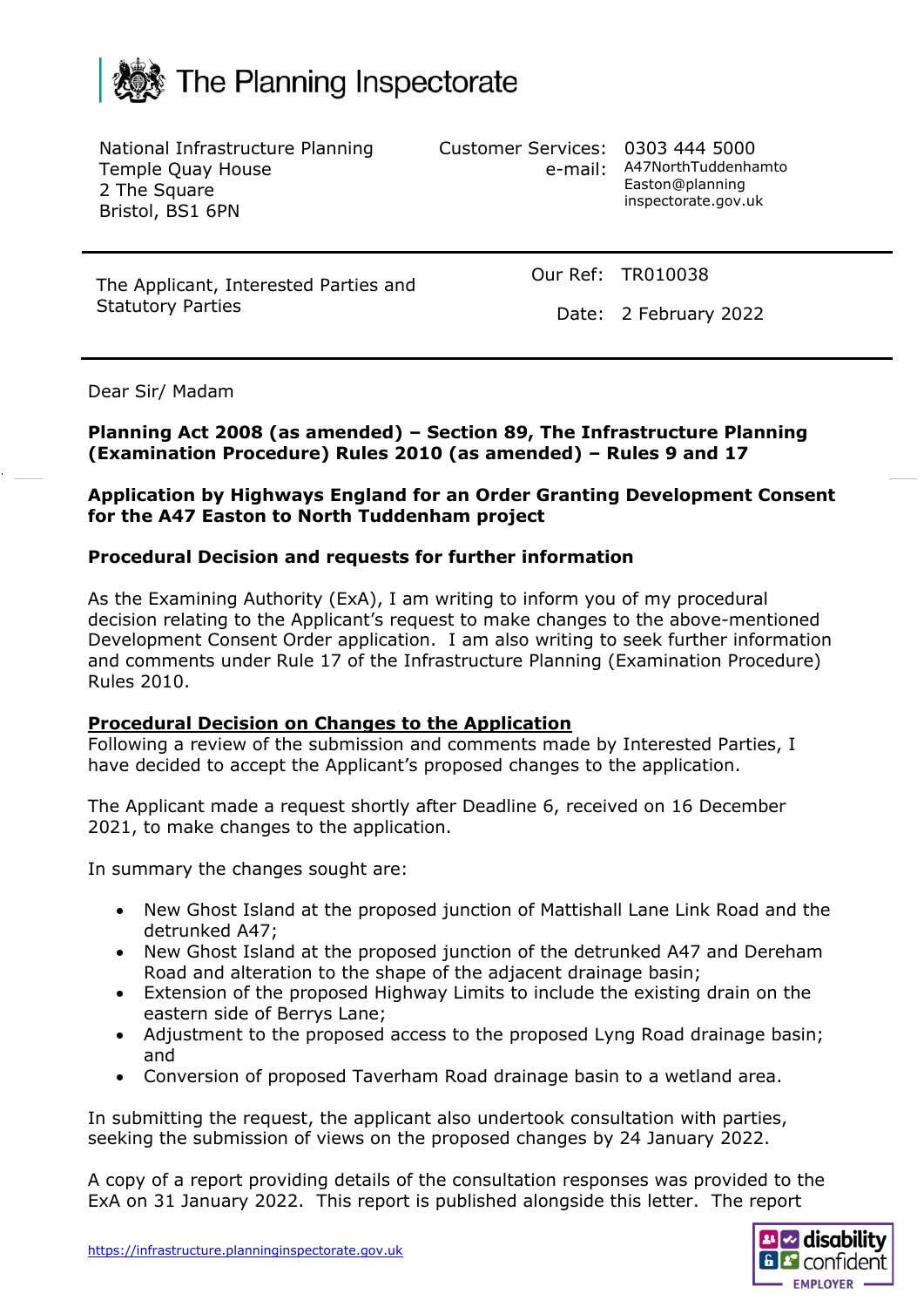identifies consultation responses were received from Norfolk County Council as Highway Authority and as Local Lead Flood Authority(LLFA); the Environment Agency; and English Heritage.

None of the responses raised any objections, although the LLFA requested further details to confirm the drainage impacts of the ghost island proposals and the proposals to the east side of Berrys Lane. In response the Applicant has agreed with the LLFA that the additional information will be progressed as part of the detailed design and application for consent from the LLFA for works affecting ordinary watercourse. The Highway Authority requested, that with the exception of a small section of B Road linking Honingham interchange and the existing B1535 Wood Lane junction, the remainder of the de-trunked network should be a C Class Road. The applicant has confirmed that details showing this were submitted at DL8.

The implications of the proposed changes on compulsory and temporary acquisition were discussed at Compulsory Acquisition Hearing 3 on 5 January 2022. The environmental implications of the changes were discussed at Issue Specific Hearing 3 (ISH3) on 6 January 2022. No substantive issues were raised by any parties at these hearings

I am satisfied from the information before me that the Applicant has demonstrated that s123 of the PA2008 has been complied with and, as such, the prescribed procedures of the Compulsory Acquisition Regulations do not apply. Furthermore, I am also satisfied by the evidence, including the responses from interested parties, that there will be no new or different likely significant environmental effects as a result.

In reaching my decision to accept the proposed changes to the application, which I consider to be non-material, I have had regard to paragraphs 109 to 115 of the Department for Communities and Local Government Guidance 'Planning Act 2008: Examination of applications for development consent' and the Planning Inspectorate's Advice Note 16: How to request a change which may be material.

In the interests of clarity, the most up to date documents which relate to or incorporate revisions to reflect the accepted change request (in addition to revisions for other reasons), can be found in the Examination Library and include:

- 2.2 General Arrangement Plans, Rev.2 (AS-027)
- 2.4 Works Plans, Rev.2 (AS-028)
- 2.5 Rights of Way and Access Plans, Rev.2 (AS-029)
- 2.6 Traffic Regulations Plans, Rev.3 (AS-030)
- 2.8 Drainage and Surface Water Plans, Rev.2 (AS-031)
- 2.11 Classification of Roads Plans, Rev.2 (AS-034)
- 2.12 Hedgerow Plans, Rev.2 (AS-032)
- 2.13 De-trunking Plans, Rev.2 (AS-033)
- 6.8 Environmental Masterplan, Rev.3 (AS-037)
- 3.1 Draft Development Consent Order, Rev.5 (AS-036)

### **Rule 17 – request for further information and comments**

The ExA has reflected on matters raised both at ISH3 and in subsequent written submissions and has decided to seek further information, clarification and comments under Rule 17 of the Infrastructure Planning (Examination Procedure) Rules 2010 on